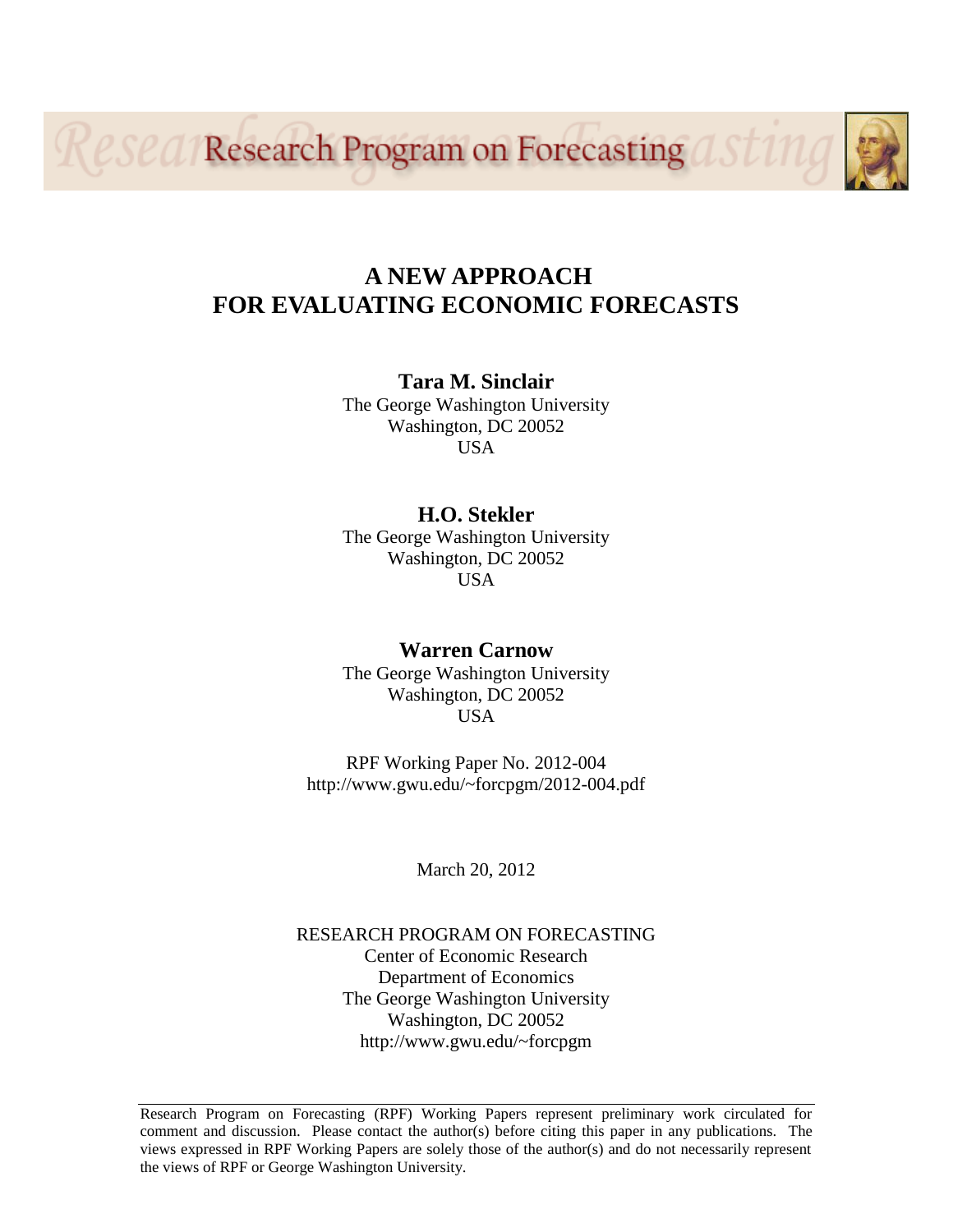# A NEW APPROACH FOR EVALUATING ECONOMIC FORECASTS

Tara M. Sinclair<sup>\*</sup>, H.O. Stekler, and Warren Carnow Department of Economics The George Washington University Monroe Hall #340 2115 G Street NW Washington, DC 20052

JEL Codes: C5, E2, E3

Keywords: Forecast Evaluation, Survey of Professional Forecasts, Business Cycle, Mahalanobis Distance

#### **Abstract**

This paper presents a new approach to evaluating multiple economic forecasts. In the past, evaluations have focused on the forecasts of individual variables. However, many macroeconomic variables are forecast at the same time and are used together to describe the state of the economy. It is, therefore, appropriate to examine those forecasts jointly. This specific approach is based on the Sinclair and Stekler (forthcoming) analysis of data revisions. The main contributions of this paper are (1) the application of this technique to the Survey of Professional Forecasters (SPF) and (2) showing that there is a bias that is associated with the stages of the business cycle.

<span id="page-1-0"></span>∗ Corresponding author: tsinc@gwu.edu. The authors gratefully acknowledge generous support from the Institute for International Economic Policy.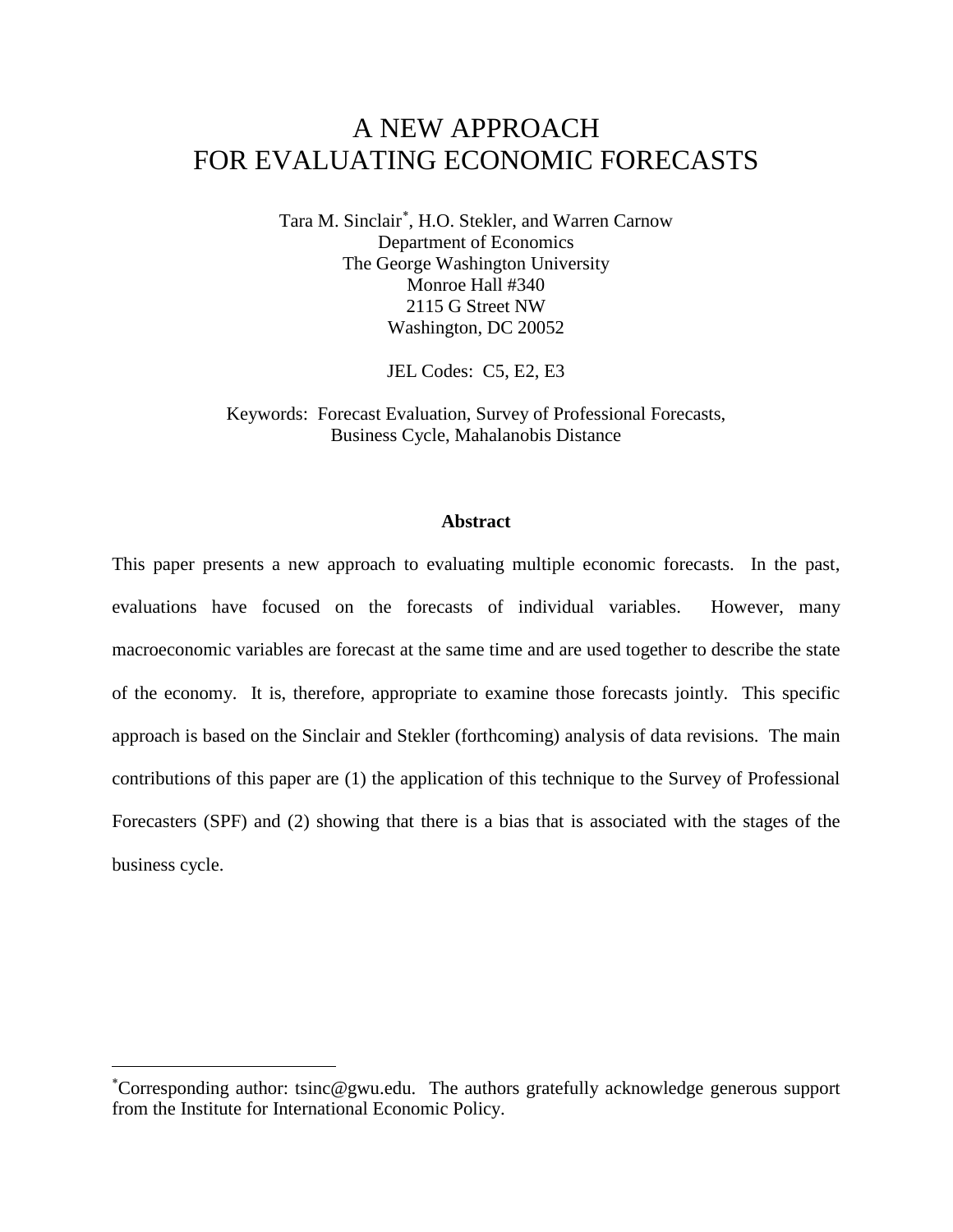#### A NEW APPROACH FOR EVALUATING ECONOMIC FORECASTS

This paper presents a new approach for evaluating macroeconomic forecasts and then applies it to the Survey of Professional Forecasters (SPF). The traditional evaluation approach has been to examine the forecasts of each variable (GDP, inflation, unemployment, etc.) separately. This has been the way that previous analyses of the SPF forecasts have been conducted (Baghestani, 1994; Baghestani, 2006; Clements, 2006; Diebold, Tay, and Wallis, 1999).

However, forecasts of multiple macroeconomic variables are often relied upon to provide a holistic picture of the state of the economy. In that case the forecasts of all important variables should be evaluated jointly in a multivariate framework. Sinclair, Stekler and Kitzinger (SSK, 2010) introduced a procedure to jointly evaluate forecasts in terms of their direction using contingency tables. SSK justified a joint evaluation of the directional accuracy of the Fed's GDP growth and inflation forecasts because the Federal Reserve considered both variables jointly in making monetary policy decisions. However, their analysis only examined the joint directional accuracy of the forecasts. They did not determine whether the quantitative predictions together correctly described the state of the economy or if the forecasts were biased. These are the issues that we examine.

We first present the methodology for jointly evaluating the quantitative forecasts of several variables that can describe the state of the economy. This is the approach that Sinclair and Stekler (forthcoming) utilized to determine whether the earliest vintage of estimates of the set of major GDP sub-components was similar to a later vintage of estimates.<sup>[1](#page-2-0)</sup> Then this

<span id="page-2-0"></span><sup>&</sup>lt;sup>1</sup> This methodology has also been used by Sinclair, Stekler, and Carnow (2012) in their analysis of the Fed's Greenbook forecasts of ten major GDP sub-components.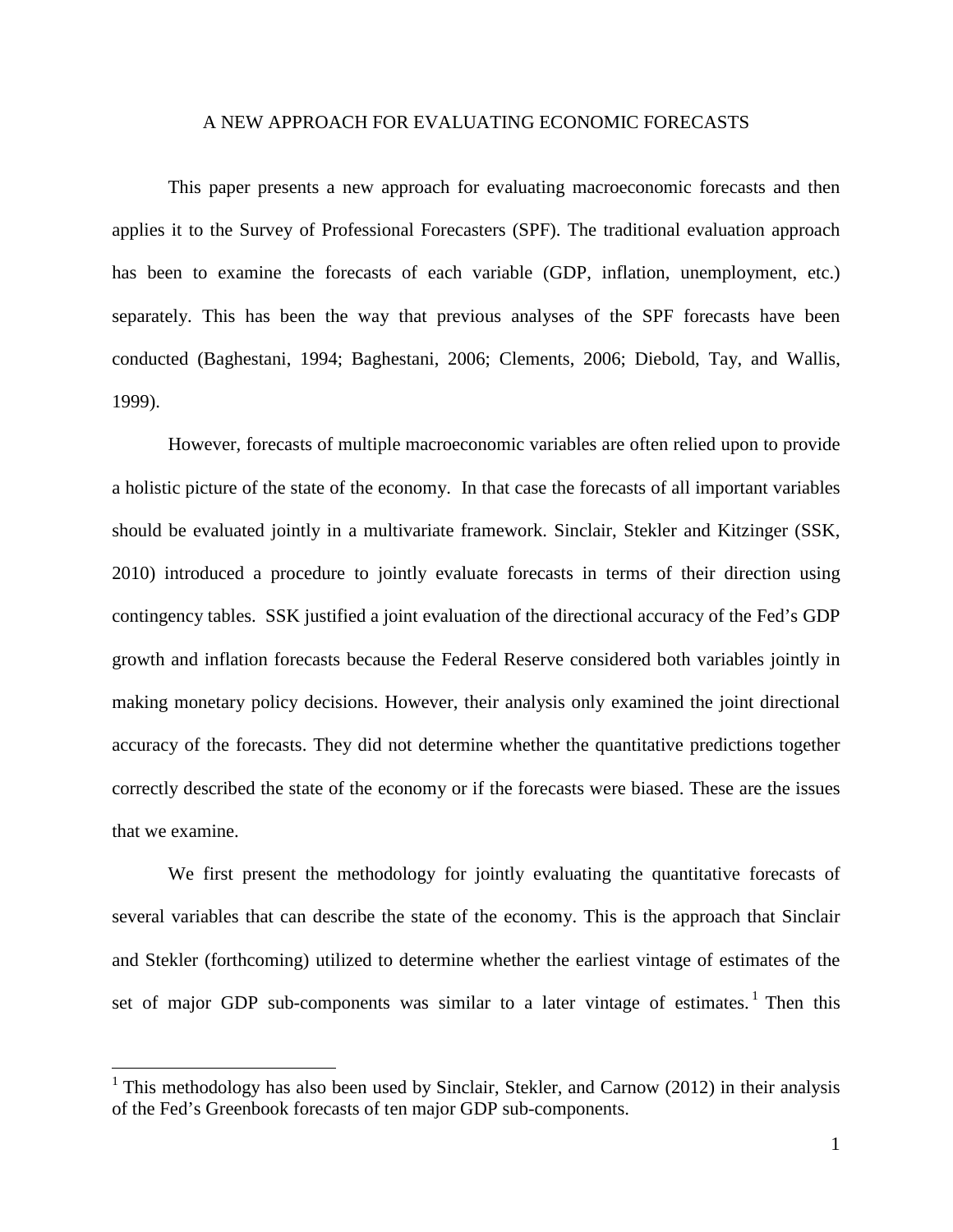procedure is applied to the SPF's forecast of real growth, inflation, and unemployment that together describe the future state of the economy. This note makes two contributions for evaluating multivariate forecasts: measuring accuracy within this framework and testing for bias. We also explicitly take into consideration that there may be asymmetries in terms of forecasting performance in recessions as compared to expansions.

#### I. Multivariate Evaluation

There have been many evaluations of economic forecasts; these evaluations have separately examined the forecasts of select variables such as GDP, inflation, and unemployment. There is a concern that arises from this univariate evaluation approach: namely that these forecasts are produced and/or used jointly and, therefore, should be judged together on whether they are unbiased and provide an accurate comprehensive picture of the entire state of the economy.

Sinclair and Stekler (forthcoming) analyzed a set of estimates of the growth rates of ten GDP sub-components as a vector comprising a particular vintage of data relating to that particular quarter. The revised estimates for that quarter created a different vector. As an accuracy metric, a generalization of Euclidian distance known as Mahalanobis distance was used to test whether there was a difference between the two vectors of estimates. Sinclair, Stekler and Carnow (2012) developed a VAR procedure based on Holden and Peel (1990) for testing whether variables comprising a vector of forecasts that were issued jointly were biased. In this paper we utilize the same methodologies and apply them to the SPF forecasts. One vector will be the SPF forecasts that refer to a particular point in time; the other will be the actual outcomes for those variables.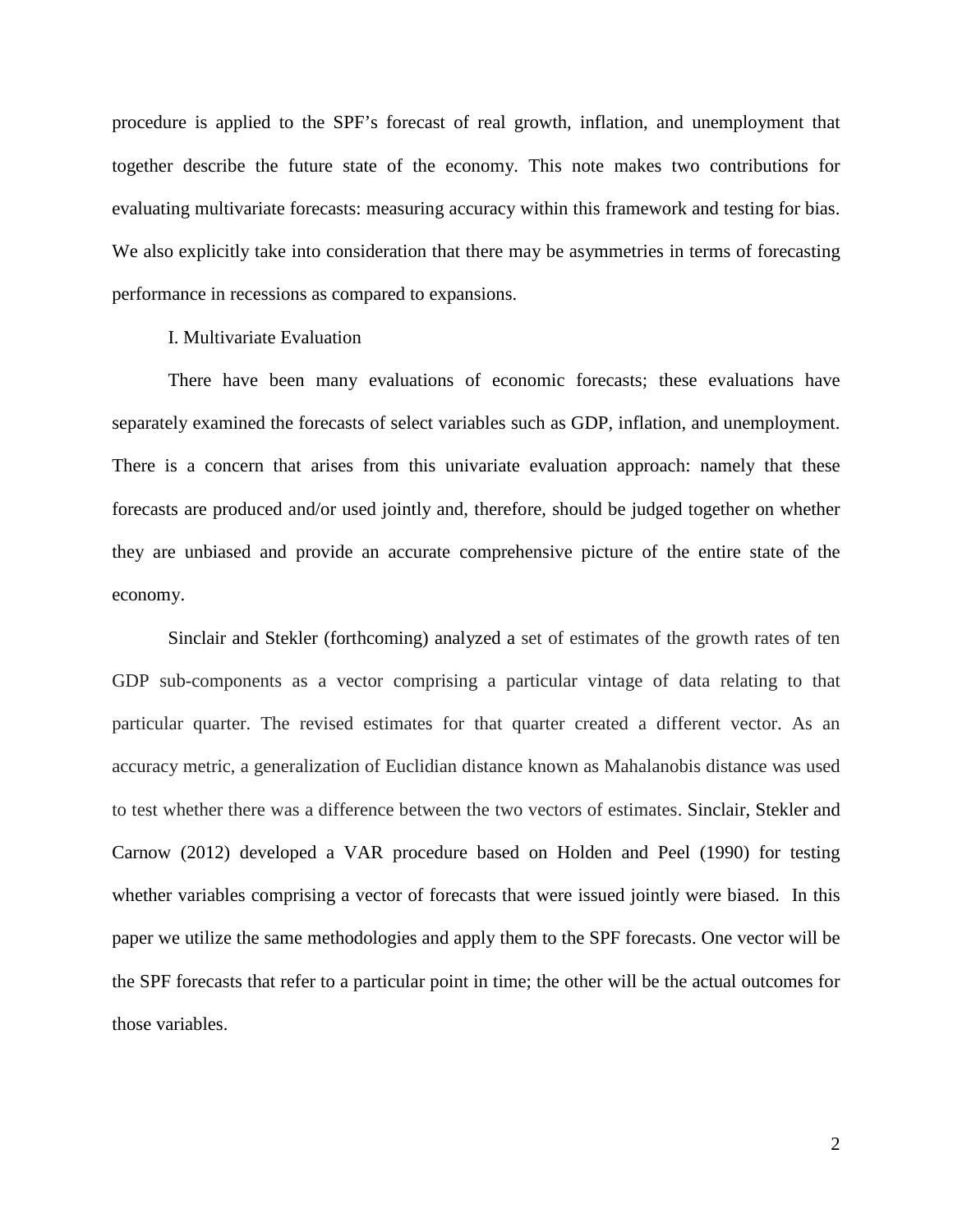II. Data

We examine the SPF's consensus forecasts of three variables: the growth rate of real GDP, the rate of inflation and the level of unemployment. These are the current quarter and the one quarter-ahead predictions made between 1968.4 and 2011.1. The actual data are the estimates released 90 days after the quarter to which they refer.

III. Methodology

A. Single Variable Analysis (bias).

We first analyze the forecast errors of each variable separately and determine whether they were systematically related to the actual data. First, we test this relationship using the Mincer-Zarnowitz (1969) regression:

$$
A_t = \beta_0 + \beta_1 F_t + e_t,\tag{1}
$$

where  $A_t$  and  $F_t$  are the actual real-time data and the SPF forecasts, respectively. The null hypothesis is:  $\beta_0 = 0$  and  $\beta_1 = 1$ . A rejection of this hypothesis indicates that the forecasts are biased and/or inefficient. The Wald test and the F distribution are used to test this null.<sup>[2](#page-4-0)</sup>

Forecasts sometimes contain systematic errors (Joutz and Stekler, 2000, Hanson and Whitehorn, 2006) with the rate of growth overestimated during slowdowns and recessions and underestimated during recoveries and booms. Similarly, inflation was under-predicted when it was rising and over-predicted when it was declining. In some cases, these systematic errors, associated with the stages of the business cycle, may offset each other. Consequently, the use of (1) in the presence of these offsetting errors may yield regression estimates that do not reject the null of bias when in fact these systematic errors exist.

In order to determine whether the SPF forecasts similarly failed to incorporate

<span id="page-4-0"></span><sup>&</sup>lt;sup>2</sup> An alternative procedure for testing for bias is to use:  $A_t - F_t = \beta_0 - e_t$ . (Holden and Peel, 1990).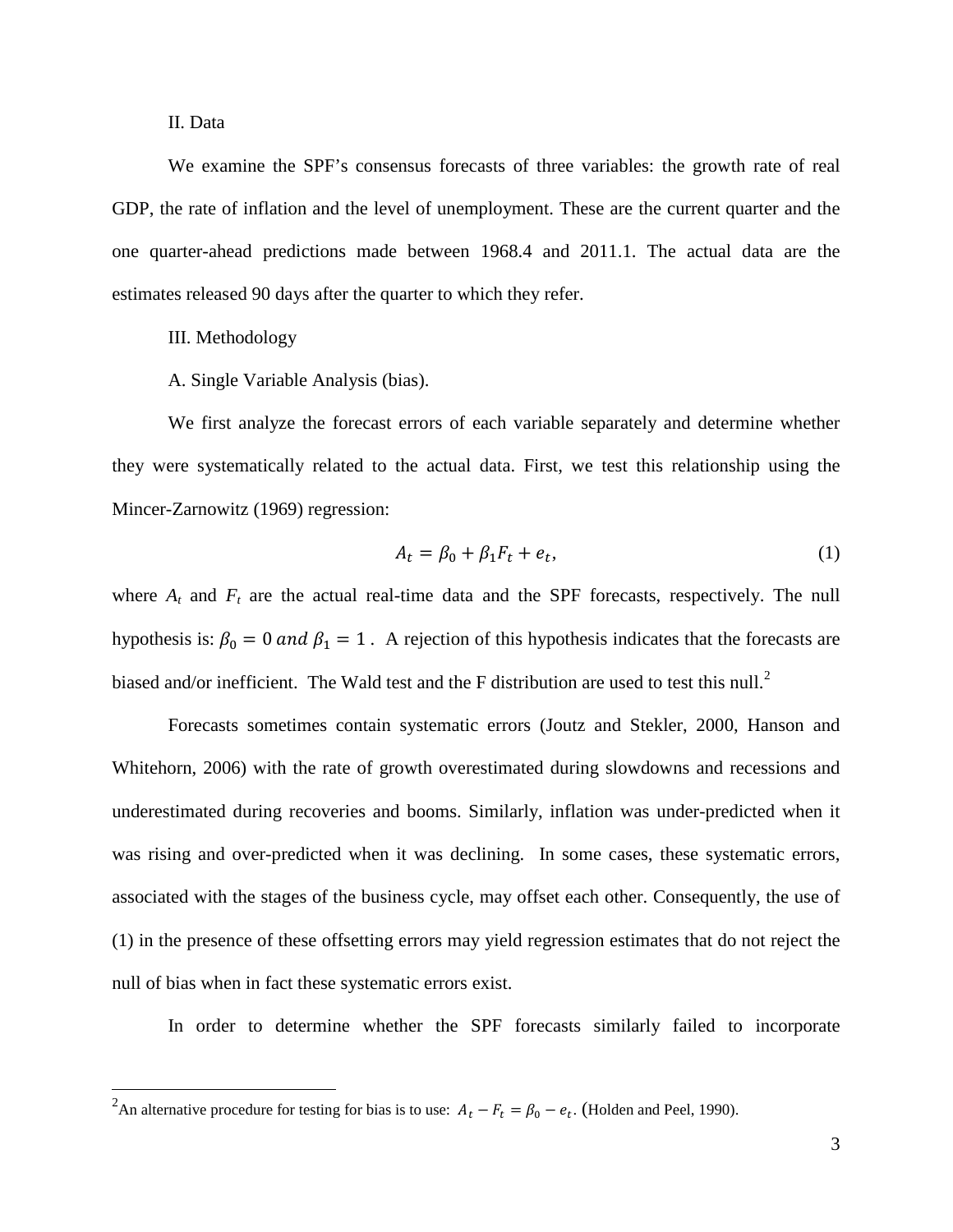information about the state of the economy, we modified (1) as in Sinclair, Joutz, and Stekler (2010) and it now becomes:

$$
A_t = \beta_0 + \beta_1 F_t + \beta_2 D_t + e_t,\tag{2}
$$

where  $D_t$  is a dummy reflecting the state of the economy, taking on the value 1 if during one month of a particular quarter the economy was in an NBER-dated recession. Otherwise, the value of the dummy is zero. The joint null hypothesis now is:  $\beta_0 = 0$ ,  $\beta_1 = 1$ , and  $\beta_2 = 0$ . If any of the coefficients associated with the dummies are non-zero, they contain information that can explain the forecast errors. That would indicate that the SPF forecasts did not fully incorporate information about the state of the economy.

#### B. Multivariate Analysis (Bias)

We next use a *joint* framework to investigate the properties of the forecasts errors of these three variables. We construct a first-order vector autoregression  $(VAR(1))$  of the errors made in forecasting each of the three variables. This is a generalization of a Holden-Peel (1990) test for unbiasedness: if the forecasts are unbiased estimates of the outcomes, none of the coefficients in the VAR should be significant: the constant estimates should be zero; the coefficients on the own lags should be zero; and none of the errors made in forecasting the other variables should Granger-cause any of the other errors. The VAR (1) consisting of the forecast errors of GDP, inflation, and unemployment is:

$$
FE_t = \beta_0 + FE_{t-1}\beta_1 + e_t,
$$
\n<sup>(3)</sup>

where  $FE_t$  is a vector of the forecast errors for time *t*,  $\beta_0$  is a vector of the constant terms, and  $\beta_1$ is a matrix of coefficients on the lags of the forecast errors. The null hypothesis is that all of the elements of both  $\beta_0$  and  $\beta_1$  are zero.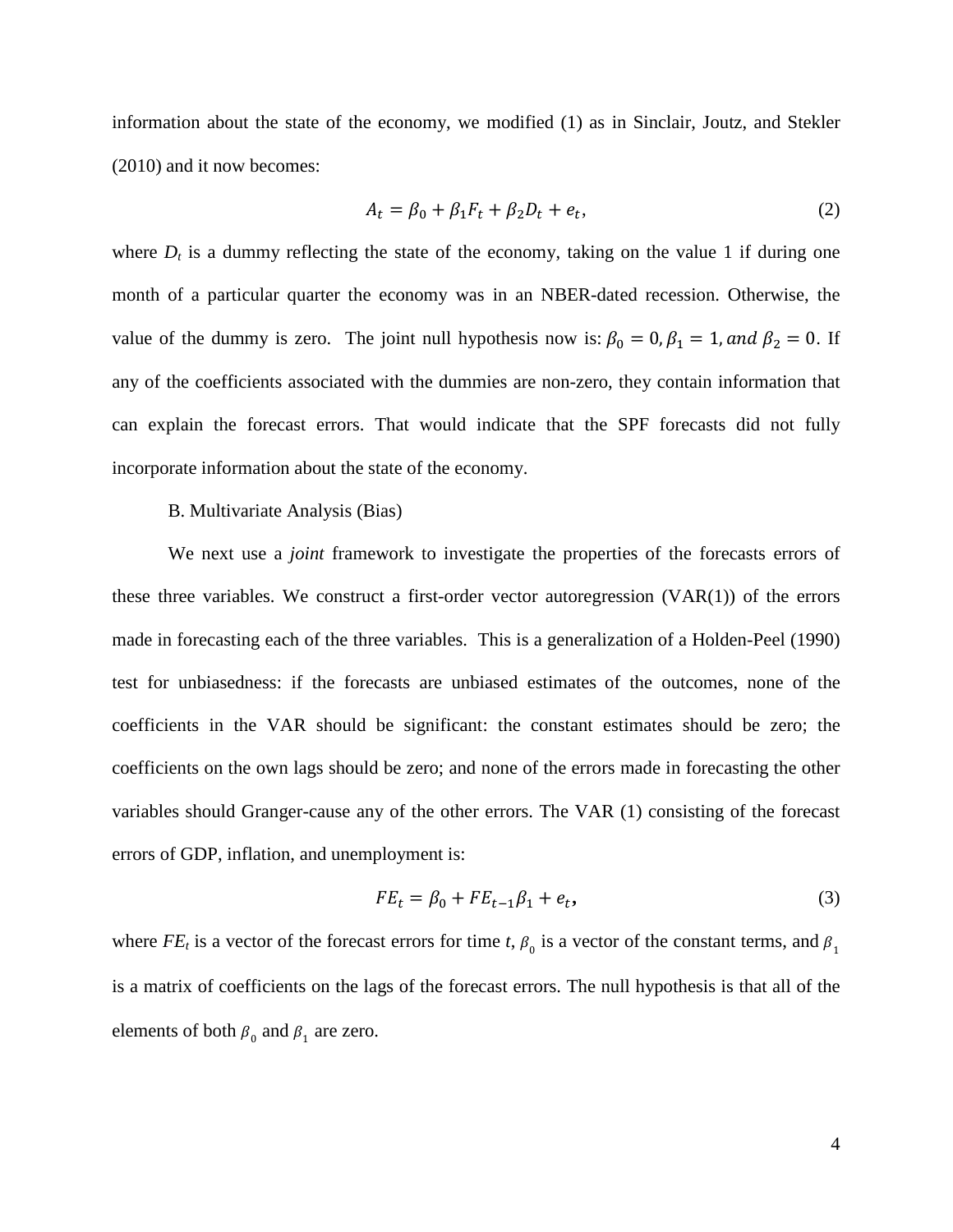#### C. Multivariate Analysis (Accuracy)

We use a distance measure to determine the accuracy or difference of the vectors. There are two common measures of distance, Euclidean and Mahalanobis, but they differ in the assumptions made about the statistical independence of the vectors. Euclidean distance is only applicable to vectors that are independent and that are scaled so that they have unit variances. These assumptions do not apply in this analysis. Thus, we will use Mahalanobis Distance,  $D^2$ , a generalization of the Euclidian distance, which allows for the scale to differ across the different variables and for nonzero correlation between the variables.<sup>[3](#page-6-0)</sup> In order to test if there is a difference between the forecasts and the outcomes, we will focus on the difference between the mean vectors of each set of data relative to the common within-group variation:

$$
D^2 = (\overline{F} - \overline{A})' W (\overline{F} - \overline{A}), \qquad (5)
$$

where *W* is the inverse of the pooled sample variance-covariance matrix, and  $\overline{F}$  and  $\overline{A}$  are the mean vectors of the forecasts and outcomes, respectively.<sup>[4](#page-6-1)</sup> Under the assumption of normality, we can construct an F-statistic based on this measure to test the null hypothesis that the forecasts and outcomes have the same population means.<sup>[5](#page-6-2)</sup>

#### III. Results

Tables 1 and 2 present the results from the tests used to determine whether the current and one-quarter-ahead forecasts of the three variables were biased. We show the p-values obtained from the two Mincer-Zarnowitz (MZ) equations and from the joint test using the 3-

<span id="page-6-0"></span><sup>&</sup>lt;sup>3</sup>Mahalanobis distance is also associated with discriminant analysis. For other economic forecast applications of this measure, see Banternghansa and McCracken (2009) and Jordá et al (2010).

<span id="page-6-1"></span><sup>&</sup>lt;sup>4</sup> We estimate the sample covariance matrix as the weighted average of the two (bias-corrected) sample covariance matrices from the two sets of data. It is assumed that the two sets of data have a common covariance matrix in the population.

<span id="page-6-2"></span> $5 F = \frac{(n-1-p)n_1n_2}{p(n-2)(n_1+n_2)} D^2$ , with *p* and *n*-*p*-1 degrees of freedom (McLachlan, 1999).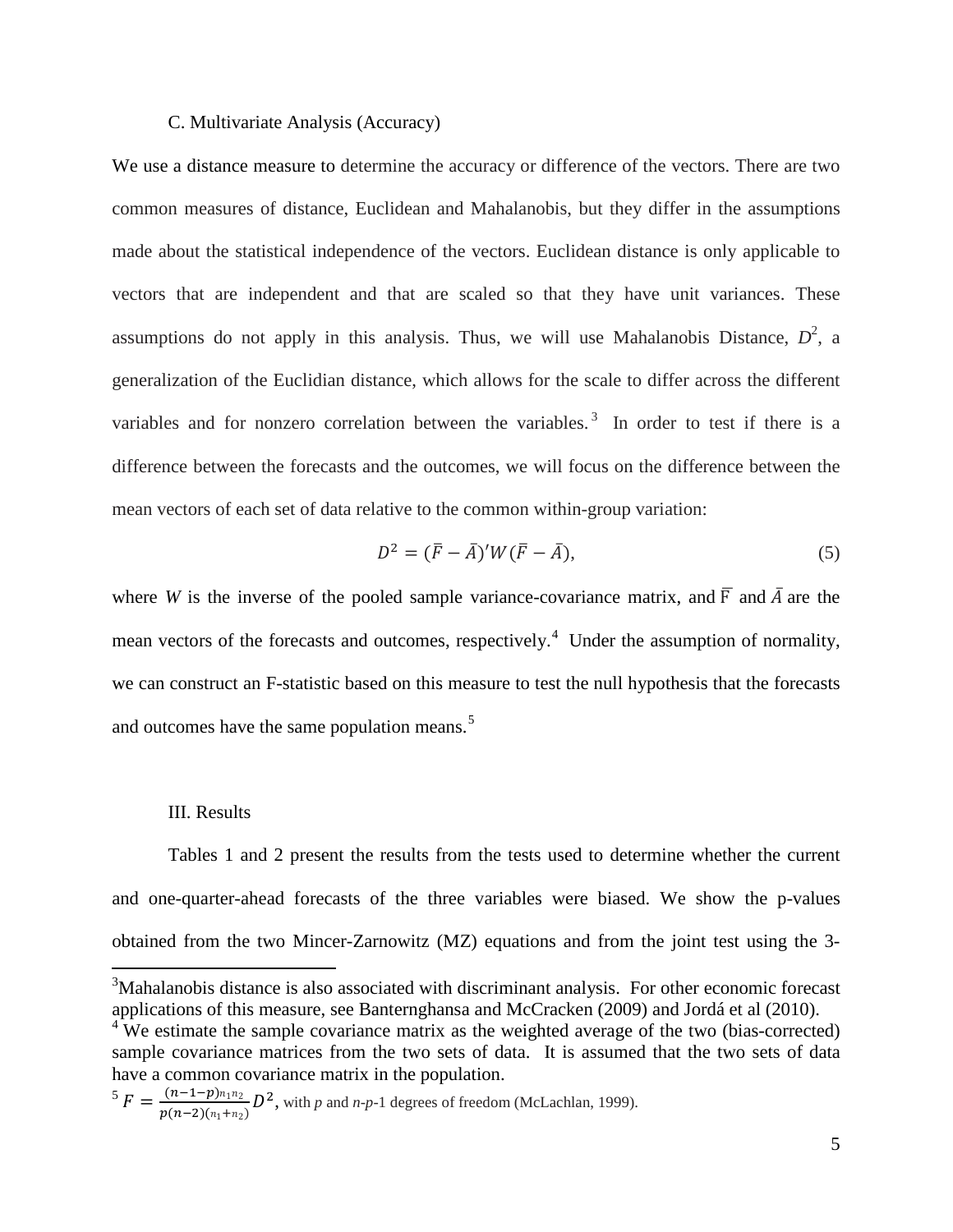equation VAR. The results depend on the test that is used. The null of no bias is rejected for the current quarter growth and unemployment forecasts regardless of which MZ equation is used. For the one-quarter-ahead forecasts, the traditional equations do not reject the null, but it is rejected when the cyclical dummy is included, indicating the presence of offsetting errors. The joint test rejects the null in at least one dimension for each of the variables and time periods. The coefficient on the NBER dummy is significant for all of the variables in the VAR and in all but the current quarter inflation equation for the univariate evaluations. These results suggest that forecasters for the SPF do not know the state of the business cycle when making their forecasts.

Despite the evidence of these biases in the forecasts, we needed to determine whether the forecasts of the three variables, taken together, provided an overall view of the state of the economy that was consistent with the condition that actually occurred. For this analysis, we used the Mahalanobis Distance measure to jointly evaluate the three forecasts. The null was that the SPF forecasts provided an overall view of the state of the economy that was consistent with the observed data. (Table 3). We did not reject the null for either the current or one-quarterahead. These results indicate that the consensus SPF predictions provided a good understanding of the state of the economy. However, when we split the sample into recession observations and expansion observations (Tables 4 and 5), we find that we can reject the null for the one-quarter ahead forecast for both recessions and expansions at the 10% level. This suggests that there are offsetting errors in the one-quarter ahead forecasts.

#### V. Conclusions

We adapted a new methodology that enabled us to evaluate the SPF predictions of GDP growth, inflation, and unemployment in a joint framework. We found that both the current quarter and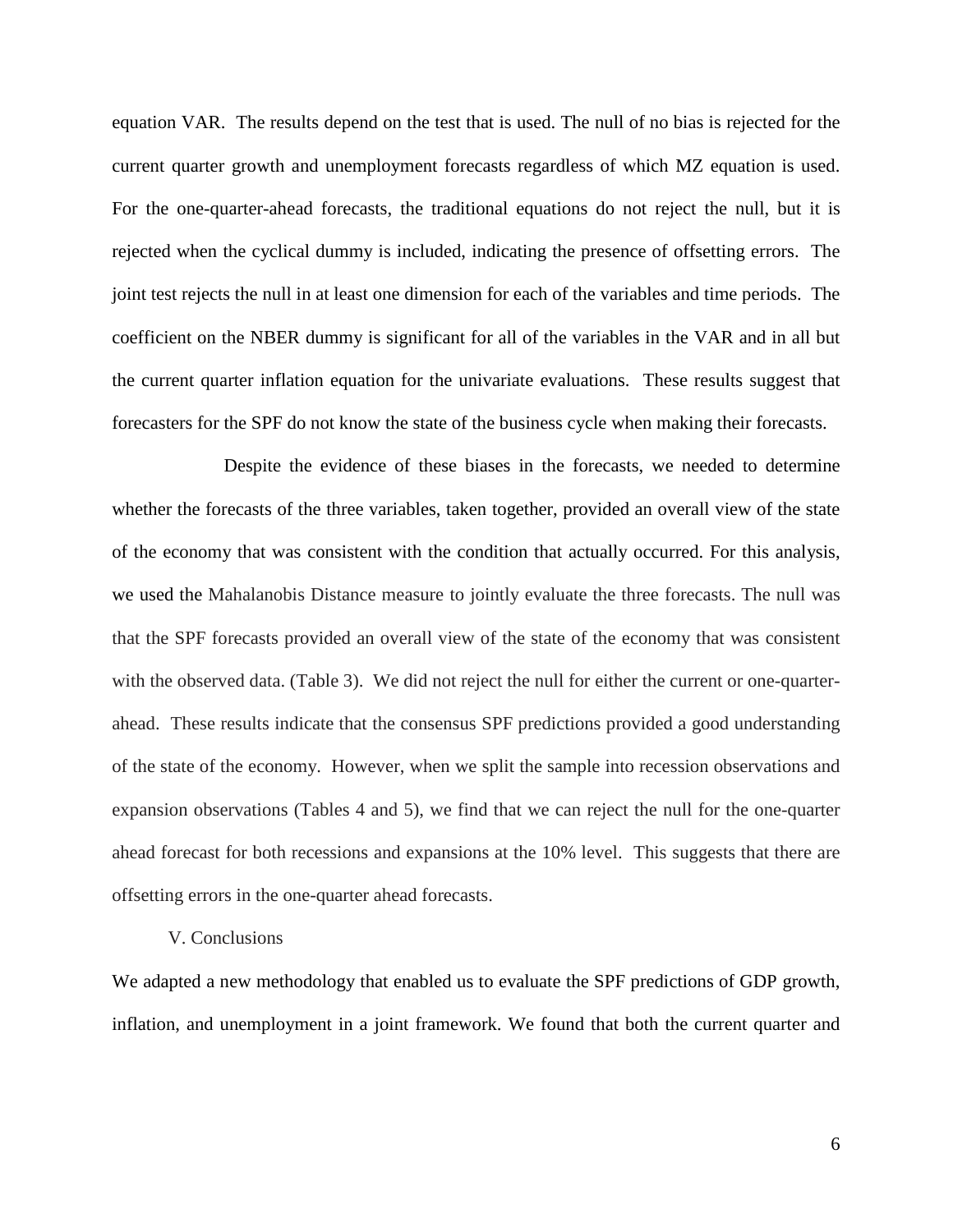one-quarter-ahead forecasts were generally consistent with the observed data. However, we also

found that the forecasts contained biases and offsetting errors, especially during recessions.

| Table 1                                                                |
|------------------------------------------------------------------------|
| P-Values of Tests of the Null of No Bias Current Quarter SPF Forecasts |
| $(Sample 1968Q4 - 2011Q1)$                                             |

|                               | <b>Wald Test</b> |                     | <b>VAR of Forecast Errors</b> |                        |                                    |                         |
|-------------------------------|------------------|---------------------|-------------------------------|------------------------|------------------------------------|-------------------------|
|                               | MZ               | MZ<br>with<br>Dummy | Signif.<br><b>Constant</b>    | Signif.<br>Own<br>Lags | <b>Granger</b><br><b>Causality</b> | Signif.<br><b>Dummy</b> |
| <b>Real</b><br><b>GNP/GDP</b> | 0.043            | 0.003               | 0.076                         | 0.499                  | 0.033                              | 0.002                   |
| Unemployment                  | 0.030            | 0.000               | 0.044                         | 0.007                  | 0.859                              | 0.000                   |
| <b>Inflation</b>              | 0.230            | 0.114               | 0.955                         | 0.326                  | 0.147                              | 0.026                   |

**Table 2 P-Values of Tests of the Null of No Bias One-Quarter Ahead SPF Forecasts (Sample 1969Q1 – 2011Q1)**

|                               | <b>Wald Test</b>        |                     | <b>VAR of Forecast Errors</b> |                        |                                    |                         |
|-------------------------------|-------------------------|---------------------|-------------------------------|------------------------|------------------------------------|-------------------------|
|                               | $\mathbf{M} \mathbf{Z}$ | MZ<br>with<br>Dummy | Signif.<br><b>Constant</b>    | Signif.<br>Own<br>Lags | <b>Granger</b><br><b>Causality</b> | Signif.<br><b>Dummy</b> |
| <b>Real</b><br><b>GNP/GDP</b> | 0.986                   | 0.000               | 0.751                         | 0.241                  | 0.000                              | 0.000                   |
| Unemployment                  | 0.151                   | 0.000               | 0.151                         | 0.000                  | 0.001                              | 0.000                   |
| <b>Inflation</b>              | 0.537                   | 0.004               | 0.991                         | 0.000                  | 0.104                              | 0.012                   |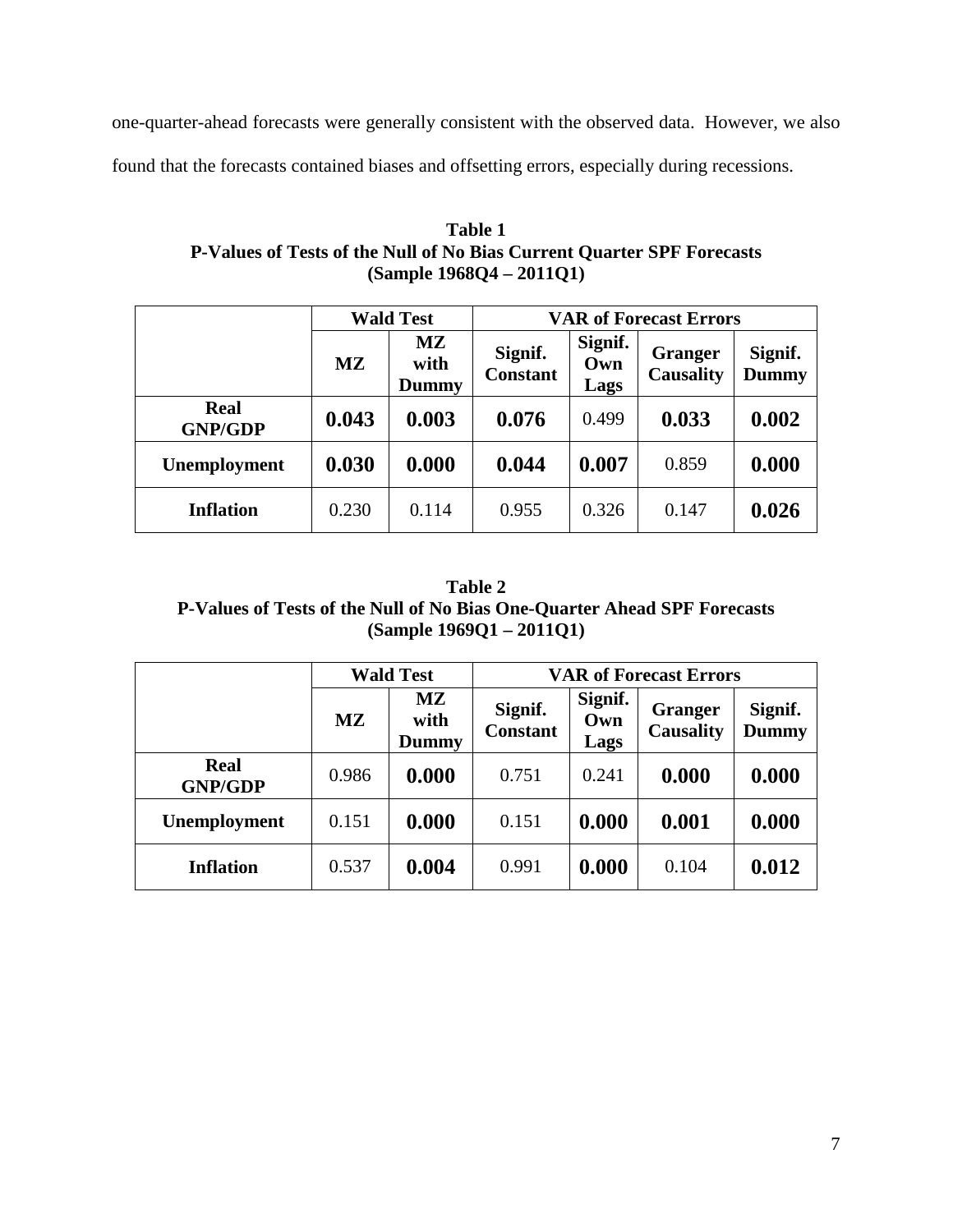|                                        |                                    | <b>Current Quarter Forecast</b><br>$1968Q4 - 2011Q1$ | <b>One Quarter Ahead Forecast</b><br>$196901 - 201101$ |                               |  |
|----------------------------------------|------------------------------------|------------------------------------------------------|--------------------------------------------------------|-------------------------------|--|
|                                        | <b>Mean SPF</b><br><b>Forecast</b> | <b>Mean</b><br><b>Actuals</b>                        | <b>Mean SPF</b><br><b>Forecast</b>                     | <b>Mean</b><br><b>Actuals</b> |  |
| <b>Real GDP Growth</b>                 | 2.326                              | 2.634                                                | 2.656                                                  | 2.629                         |  |
| Unemployment<br>Rate                   | 6.238                              | 6.204                                                | 6.259                                                  | 6.221                         |  |
| <b>Inflation</b>                       | 3.833<br>3.849                     |                                                      | 3.775                                                  | 3.849                         |  |
| <b>Mahalanobis</b><br>Distance $(D^2)$ | 0.013                              |                                                      | 0.002                                                  |                               |  |
| <b>F</b> -statistic                    |                                    | 0.363                                                | 0.051                                                  |                               |  |
| p-value                                |                                    | 0.780                                                | 0.985                                                  |                               |  |
| <b>Observations</b>                    |                                    | 170                                                  | 169                                                    |                               |  |

**Table 3 Mahalanobis Distance between the SPF and the 90-Day Estimates** 

**Table 4 Recessionary Periods Mahalanobis Distance between the SPF and the 90-Day Estimates** 

|                                        |                                    | <b>Current Quarter Forecast</b><br><b>Recessions</b> | <b>One Quarter Ahead Forecast</b><br><b>Recessions</b> |                               |  |
|----------------------------------------|------------------------------------|------------------------------------------------------|--------------------------------------------------------|-------------------------------|--|
|                                        | <b>Mean SPF</b><br><b>Forecast</b> | Mean<br><b>Actuals</b>                               | <b>Mean SPF</b><br><b>Forecast</b>                     | <b>Mean</b><br><b>Actuals</b> |  |
| <b>Real GDP Growth</b>                 | $-0.815$                           | $-1.621$                                             | 0.871                                                  | $-1.621$                      |  |
| <b>Unemployment</b><br>Rate            | 6.306<br>6.391                     |                                                      | 6.032                                                  | 6.391                         |  |
| <b>Inflation</b>                       | 5.168<br>5.594                     |                                                      | 4.771                                                  | 5.594                         |  |
| <b>Mahalanobis</b><br>Distance $(D^2)$ |                                    | 0.074                                                | 0.751                                                  |                               |  |
| <b>F</b> -statistic                    |                                    | 0.406                                                | 4.125                                                  |                               |  |
| p-value                                |                                    | 0.749                                                | 0.010                                                  |                               |  |
| <b>Observations</b>                    |                                    | 34                                                   | 34                                                     |                               |  |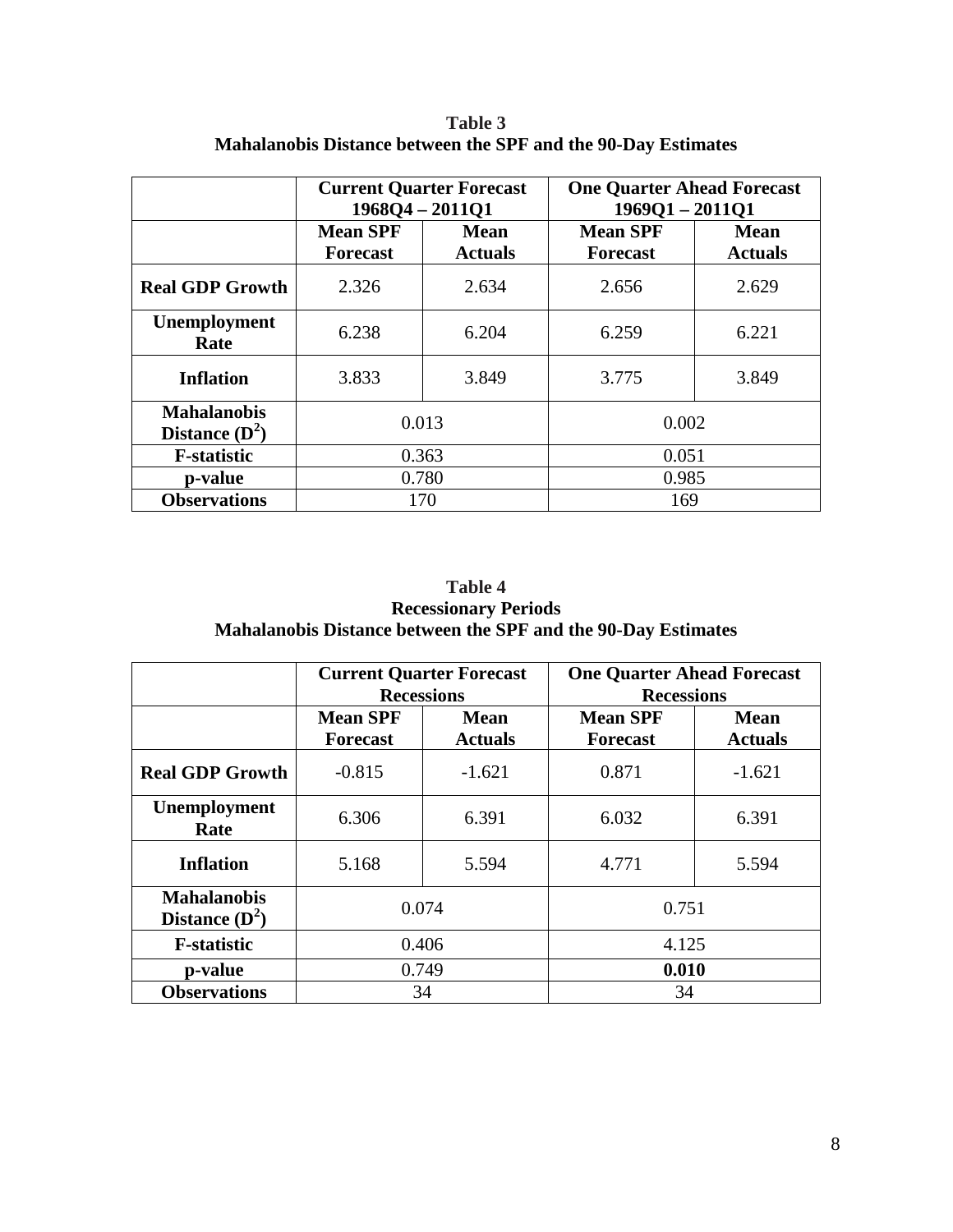|                                        |                                    | <b>Current Quarter Forecast</b><br><b>Expansions</b> | <b>One Quarter Ahead Forecast</b><br><b>Expansions</b> |                               |  |
|----------------------------------------|------------------------------------|------------------------------------------------------|--------------------------------------------------------|-------------------------------|--|
|                                        | <b>Mean SPF</b><br><b>Forecast</b> | <b>Mean</b><br><b>Actuals</b>                        | <b>Mean SPF</b><br><b>Forecast</b>                     | <b>Mean</b><br><b>Actuals</b> |  |
| <b>Real GDP Growth</b>                 | 3.112                              | 3.698                                                | 3.105                                                  | 3.699                         |  |
| Unemployment<br>Rate                   | 6.221                              | 6.157                                                | 6.316                                                  | 6.178                         |  |
| <b>Inflation</b>                       | 3.499<br>3.413                     |                                                      | 3.524                                                  | 3.409                         |  |
| <b>Mahalanobis</b><br>Distance $(D^2)$ | 0.085                              |                                                      | 0.096                                                  |                               |  |
| <b>F</b> -statistic                    |                                    | 1.914                                                | 2.134                                                  |                               |  |
| p-value                                |                                    | 0.128                                                | $0.096^{\circ}$                                        |                               |  |
| <b>Observations</b>                    |                                    | 136                                                  | 135                                                    |                               |  |

## **Table 5 Expansionary Periods Mahalanobis Distance between the SPF and the 90-Day Estimates**

<span id="page-10-0"></span> $<sup>6</sup>$  It is simply a coincidence that the p-value of the F-test and the Mahalanobis distance are the same to three decimal</sup> places in this case. To four decimal places the Mahalanobis distance is 0.0956 and the p-value is 0.0962.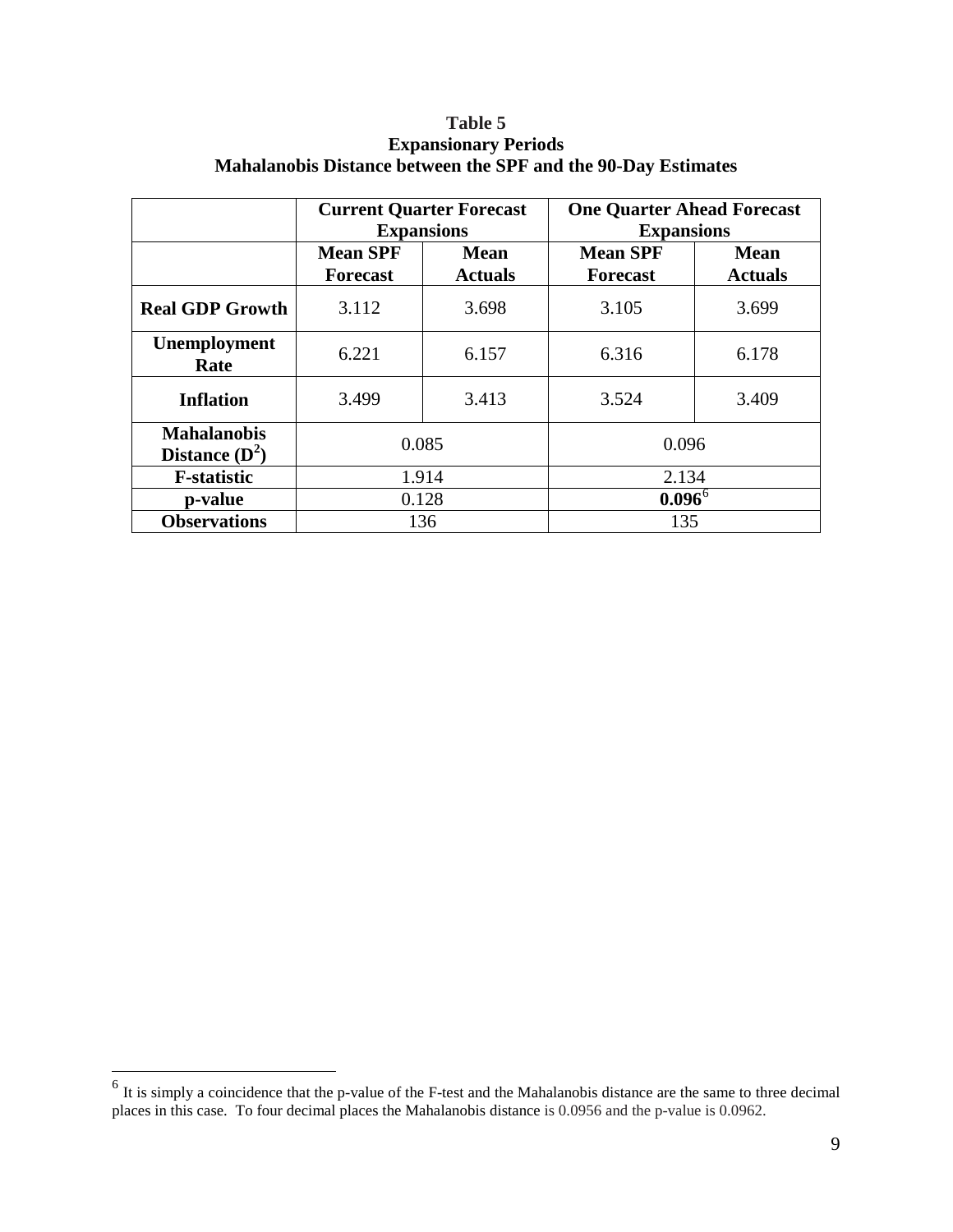### **References**

Abdi, Herve (2007). Distance. In N.J. Salkind (Ed.) Encyclopedia of Measurement and Statistics. Thousand Oaks CA: Sage, pp. 280-284.

Baghestani, H. "An Evaluation of the Professional Forecasts of U.S. Long-term Interest Rates." Review of Financial Economics 15 (2006), pp. 177-191.

Baghestani, Hamid. "Evaluating Multiperiod Survey Forecasts of Real Net Exports," Economic Letters 44 (1994), pp. 267-72.

Banternghansa, Chanont and Michael W. McCracken (2009). Forecast Disagreement Among FOMC Members. Federal Reserve Bank of St. Louis Working Paper No. 2009-059.

Clements, Michael P., Fred Joutz and Herman O. Stekler, (2007). An Evaluation of the Forecasts of the Federal Reserve: A Pooled Approach. Journal of Applied Econometrics, 22(1), 121-136.

Clements, Michael P. "Evaluating the Survey of Professional Forecasters' Probability Distributions of Expected Inflation Based on Derived Event Probability Forecasts," Empirical Economics 31:1 (2006), pp. 49-64.

Diebold, Francis X., Anthony S. Tay, and Kenneth F. Wallis. "Evaluating Density Forecasts: The Survey of Professional Forecasters," in Robert F. Engle and Halbert White, eds., Cointegration, Causality, and Forecasting: A Festschrift in Honour of Clive W. J. Granger. Oxford: Oxford University Press, 1999.

Groen, Jan J. J., George Kapetanios and Simon Price (2009). Real Time Evaluation of Bank of England Forecasts for Inflation and Growth. International Journal of Forecasting, 25, 74-80.

Hanson, M. S. and J. Whitehorn (2006). Reconsidering the Optimality of Federal Reserve Forecasts. Manuscript.

Holden, K. and D.A. Peel (1990). On testing for unbiasedness and efficiency of forecasts. Manchester School, 48, 120–127.

Joutz, F. and H. Stekler (2000). An evaluation of the predictions of the Federal Reserve. International Journal of Forecasting, 16, 17-38.

Jordá, Òscar, Malte Knüppel, and Massimiliano Marcellino (2010). Empirical Simultaneous Confidence Regions for Path-Forecasts. European University Institute Economics Working Papers No. ECO2010/18.

Komunjer, Ivana and Michael T. Owyang (forthcoming). Review of Economics and Statistics. McLachlan, G. J. (1999) "Mahalanobis Distance" *Resonance*, pp. 20 -26.

Mincer, J. and V. Zarnowitz (1969). The Evaluation of Economic Forecasts. In J. Mincer (Eds.) Economic Forecasts and Expectations. National Bureau of Economic Research, New York.